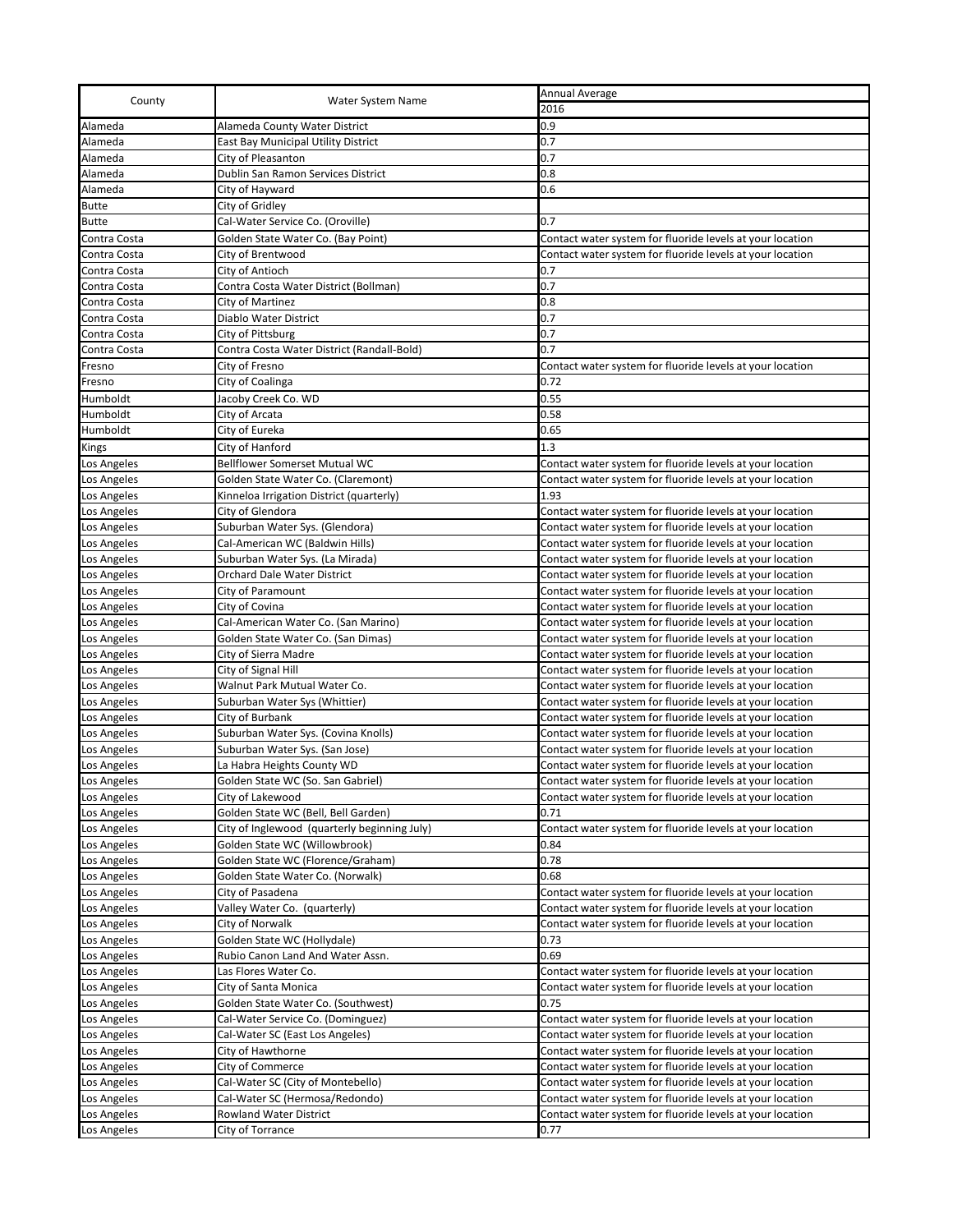| Los Angeles    | City of Santa Fe Springs                     | Contact water system for fluoride levels at your location |
|----------------|----------------------------------------------|-----------------------------------------------------------|
| Los Angeles    | Foothill Municipal Water District            | 0.70                                                      |
| Los Angeles    | City of Long Beach                           | 0.73                                                      |
| Los Angeles    | City of Lomita                               | Contact water system for fluoride levels at your location |
| Los Angeles    | City of Los Angeles (LADWP)                  | 0.72                                                      |
| Los Angeles    | City of Beverly Hills                        | 0.70                                                      |
| Los Angeles    | Liberty Utilities (Lynwood/Rancho Dominguez) | 0.86                                                      |
| Los Angeles    | Liberty Utilities (Norwalk/Bellflower)       | 0.82                                                      |
| Los Angeles    | Cal-Water Service Co. (Palos Verdes)         | 0.72                                                      |
| Marin          | Marin Municipal Water District               | 0.71                                                      |
| Merced         | City of Los Banos                            | 0.69                                                      |
| Merced         | City of Merced                               | 0.77                                                      |
| Napa           | City of American Canyon                      | Contact water system for fluoride levels at your location |
| Orange         | City of Newport Beach                        | Contact water system for fluoride levels at your location |
| Orange         | Laguna Beach County Water District           |                                                           |
| Orange         | South Coast Water Dist. (South Coast)        |                                                           |
| Orange         | South Coast WD (Capistrano Beach)            |                                                           |
| Orange         | Joint Regional Water Supply Sys.             |                                                           |
| Orange         | Moulton Niguel Water District                |                                                           |
| Orange         | El Toro Water District                       |                                                           |
| Orange         | East Orange County WD (Wholesale Zone)       |                                                           |
| Orange         | Santa Margarita Water District               |                                                           |
| Orange         | Knott's Berry Farm                           | Contact water system for fluoride levels at your location |
| Orange         | City of Anaheim                              | Contact water system for fluoride levels at your location |
| Orange         | City of Brea                                 | Contact water system for fluoride levels at your location |
| Orange         | City of Buena Park                           | Contact water system for fluoride levels at your location |
| Orange         | Mesa WD (Name change)                        | Contact water system for fluoride levels at your location |
| Orange         | City of Fullerton                            | Contact water system for fluoride levels at your location |
| Orange         | City of La Habra                             | Contact water system for fluoride levels at your location |
| Orange         | Golden State Water Co. (West Orange-Cypress) | Contact water system for fluoride levels at your location |
| Orange         | City of Orange                               | Contact water system for fluoride levels at your location |
| Orange         | City of San Juan Capistrano                  | Contact water system for fluoride levels at your location |
| Orange         | Golden State Water Co. (Placentia)           | Contact water system for fluoride levels at your location |
| Orange         | City of San Clemente                         | Contact water system for fluoride levels at your location |
| Orange         | Yorba Linda Water District                   | Contact water system for fluoride levels at your location |
| Orange         | City of Santa Ana                            | Contact water system for fluoride levels at your location |
| Orange         | City of Seal Beach                           | Contact water system for fluoride levels at your location |
| Orange         | City of Tustin                               | Contact water system for fluoride levels at your location |
| Orange         | Golden State WC (Cowan Heights)              | Contact water system for fluoride levels at your location |
| Orange         | City of Garden Grove                         | Contact water system for fluoride levels at your location |
| Orange         | City of Westminster                          | Contact water system for fluoride levels at your location |
| Orange         | East Orange County WD (Retail Zone)          | Contact water system for fluoride levels at your location |
| Orange         | Golden State Water Co. (Yorba Linda)         | Contact water system for fluoride levels at your location |
| Orange         | Irvine Ranch Water District                  | Contact water system for fluoride levels at your location |
| Orange         | Trabuco Canyon Water District                | Contact water system for fluoride levels at your location |
| Orange         | City of La Palma                             | Contact water system for fluoride levels at your location |
| Orange         | City of Huntington Beach                     | 0.80                                                      |
| Orange         | City of Fountain Valley                      | 0.77                                                      |
| Placer         | Placer CWA - (Bianchi Estates)               |                                                           |
| Placer         | Cal-American Water Co. (West Placer)         |                                                           |
| Placer         | City of Roseville - West Train               |                                                           |
| Riverside      | City of Perris                               | Does not monitor                                          |
| Riverside      | Western MWD - Murrieta Division              | 0.62                                                      |
| Riverside      | Western MWD                                  | 0.67                                                      |
| Riverside      | Western MWD (ID A - Rainbow)                 | 0.73                                                      |
| Riverside      | Indio Water Authority                        | Does not monitor                                          |
| Sacramento     | Sacramento County WA (Laguna/Vineyard)       | 0.72                                                      |
| Sacramento     | Sacramento County WA (Mather-Sunrise {e}     | 0.76                                                      |
| Sacramento     | Sacramento County WA (Arden Park Vista) {e}  | 0.77                                                      |
| Sacramento     | Sacramento Suburban Water District -         | 0.8                                                       |
| Sacramento     | Cal-American Water Co. (Suburban)            | 0.79                                                      |
| Sacramento     | Cal-American Water Co. (Parkway)             | 0.77                                                      |
| Sacramento     | City of Sacramento                           | 0.69                                                      |
| Sacramento     | Cal-American Water Co. (Rosemont)            | 0.79                                                      |
| Sacramento     | Cal-American Water Co. (Arden)               | 0.76                                                      |
| San Bernardino | Redlands MUD                                 |                                                           |
|                |                                              |                                                           |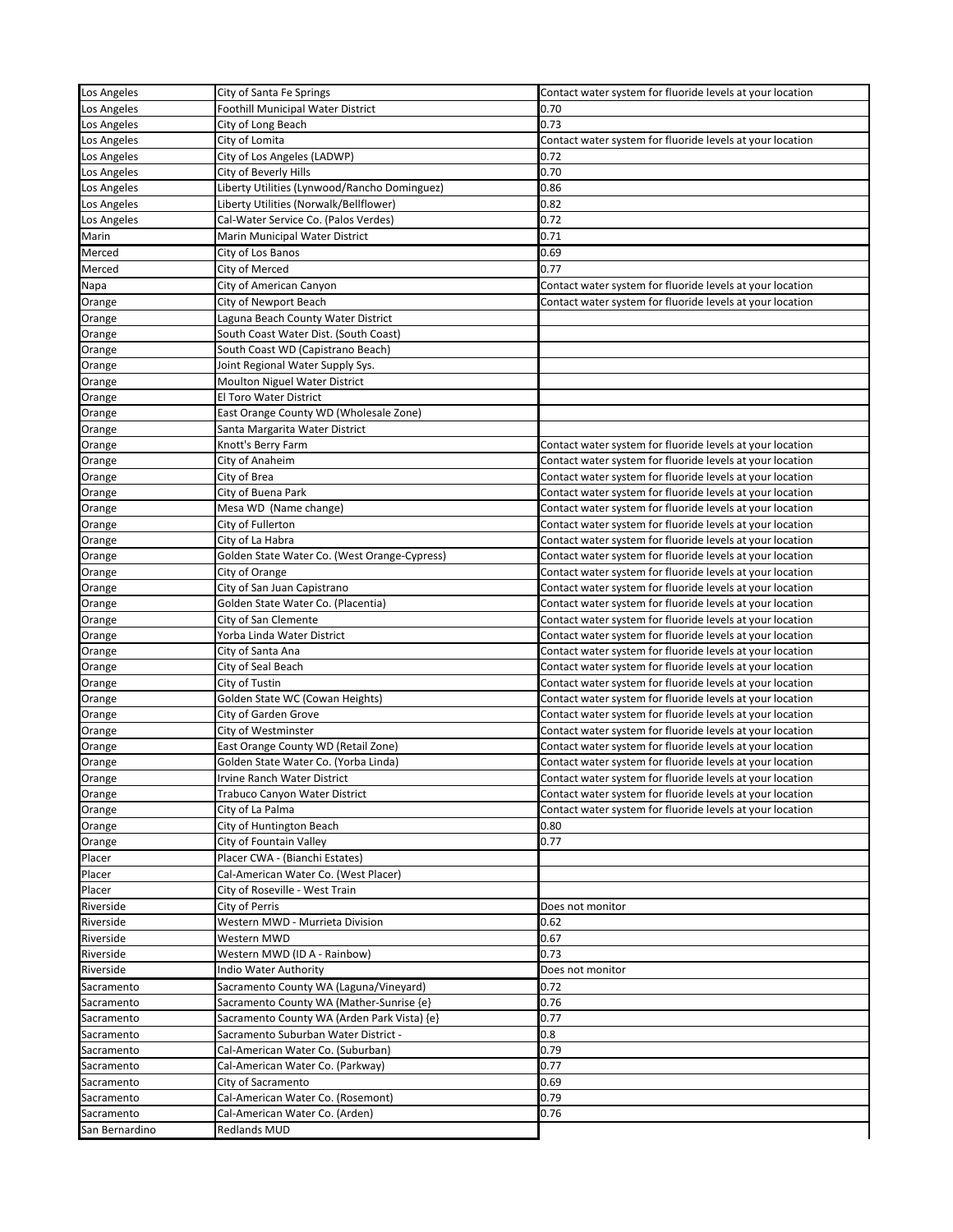| San Diego       | <b>Vallecitos Water District</b>        | skinner: .36 , SDCWA: 0.7, Carlsbad Desalt: 0.73          |
|-----------------|-----------------------------------------|-----------------------------------------------------------|
| San Diego       | Carlsbad MWD                            | 0.70                                                      |
| San Diego       | Fallbrook Public Utility District       | 0.36                                                      |
| San Diego       | <b>Rainbow MWDistrict</b>               | 0.36                                                      |
| San Diego       | Rincon Del Diablo MWD (ID-1)            | SDCWA:0.7                                                 |
| San Diego       | Ramona Municipal Water District         | skinner: 0.36, SDCWA:0.7                                  |
| San Diego       | Valley Center Municipal WD              | <b>SDCWA: 0.7</b>                                         |
| San Diego       | Vista Irrigation District               | 0.73                                                      |
| San Diego       | Padre Dam Municipal WD                  | helix:0.7 SDCWA:0.7                                       |
| San Diego       | Yuima Municipal WD (IDA)                | 0.21                                                      |
| San Diego       | Yuima Municipal WD                      | 0.21                                                      |
| San Diego       | Lakeside Water District                 | Skinner 0.36, Helix Plant: 0.7, Wells:0.38                |
| San Diego       | City of Oceanside                       | 0.48                                                      |
| San Diego       | City of San Diego                       | 0.63                                                      |
| San Diego       | Olivenhain Municipal WD                 | 0.69                                                      |
| San Diego       | Otay Water District                     | 0.70                                                      |
| San Diego       | City of Escondido                       | 0.79                                                      |
| San Diego       | Helix Water District                    | 0.7                                                       |
| San Francisco   | San Francisco International Airport     | 0.6                                                       |
| San Francisco   | San Francisco Public Utility Comm. SFWS | 0.6                                                       |
| San Francisco   | Treasure Island                         | 0.6                                                       |
| San Francisco   | San Francisco Regional Water Sys.       | 0.6                                                       |
| San Francisco   | Presidio of San Francisco               | 0.8                                                       |
| San Luis Obispo | City of San Luis Obispo                 | 0.71                                                      |
|                 |                                         |                                                           |
| San Mateo       | Mid-Peninsula Water District            | 0.7                                                       |
| San Mateo       | City of Brisbane                        | 0.8                                                       |
| San Mateo       | City of Burlingame                      | 0.7                                                       |
| San Mateo       | <b>Guadalupe Valley MID</b>             | 0.8                                                       |
| San Mateo       | Cal-Water Service Co. (San Carlos)      | 0.7                                                       |
| San Mateo       | Cal-Water Service Co. (San Mateo)       | 0.7                                                       |
| San Mateo       | Skyline County Water District           | 0.7                                                       |
| San Mateo       | City of Hillsborough                    | 0.7                                                       |
| San Mateo       | City of Menlo Park                      | 0.7                                                       |
| San Mateo       | City of Millbrae                        | 0.7                                                       |
| San Mateo       | Estero MID                              | 0.7                                                       |
| San Mateo       | City of Redwood City                    | 0.7                                                       |
| San Mateo       | City of East Palo Alto                  | 0.7                                                       |
| San Mateo       | North Coast County WD                   | 0.7                                                       |
| San Mateo       | Westborough County WD                   | 0.7                                                       |
| San Mateo       | City of Daly City                       | 0.84                                                      |
| Santa Barbara   | City of Santa Maria                     | 0.74                                                      |
| Santa Barbara   | Vandenberg Air Force Base               | 0.90                                                      |
| Santa Clara     | City of Palo Alto                       | 0.7                                                       |
| Santa Clara     | Stanford University                     | 0.7                                                       |
| Santa Clara     | City of San Jose (NSJ/Alviso)           | 0.7                                                       |
| Santa Clara     | Purissima Hills WD                      | 0.7                                                       |
| Santa Clara     | City of Mountain View                   | 0.77                                                      |
| Santa Clara     | City of San Jose (Evergreen)            | 0.89                                                      |
| Solano          | City of Benicia                         | 0.9                                                       |
| Solano          | City of Fairfield                       | 0.7                                                       |
| Solano          | City of Vallejo                         | 0.7                                                       |
| Solano          | City of Vacaville                       | 0.7                                                       |
| Solano          | City of Vallejo (Travis AFB WTP)        | 0.9                                                       |
| Solano          | Travis Air Force Base                   | 0.9                                                       |
| Sonoma          | City of Healdsburg                      | 0.74                                                      |
| Sutter          | City of Yuba City                       | 0.72                                                      |
| Ventura         | Solano Verde Mutual Water Co.           | Contact water system for fluoride levels at your location |
| Ventura         | Academy Mutual Water Co.                | Contact water system for fluoride levels at your location |
| Ventura         | Brandeis Bardin Institute               | Contact water system for fluoride levels at your location |
| Ventura         | Ventura CWWD No. 17 (Bell Canyon)       | Contact water system for fluoride levels at your location |
| Ventura         | City of Port Hueneme                    | Contact water system for fluoride levels at your location |
| Ventura         | Cal-Water Service Co. (Westlake)        | Contact water system for fluoride levels at your location |
| Ventura         | City of Thousand Oaks                   | Contact water system for fluoride levels at your location |
| Ventura         | Ventura CWWD No. 8 (Simi Valley)        | Contact water system for fluoride levels at your location |
| Ventura         | Channel Islands Beach CSD               | Contact water system for fluoride levels at your location |
|                 |                                         |                                                           |
| Ventura         | Cal-American WC (Village District)      | Contact water system for fluoride levels at your location |